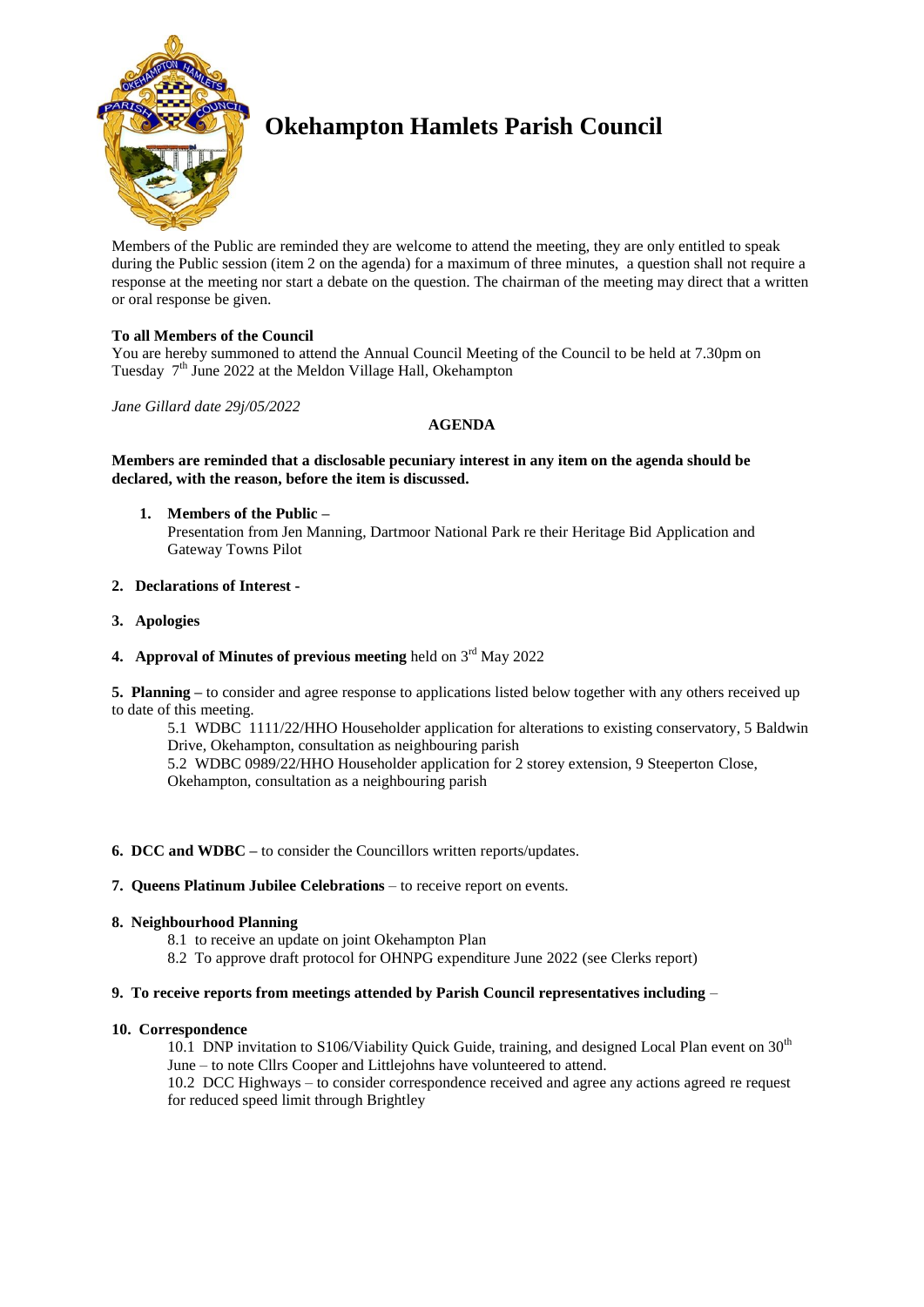#### **11. Finance** –

#### **11.1 Accounts for payment –**

| Mrs J Gillard (wages £525.53, mileage £21.60 |           |
|----------------------------------------------|-----------|
| Expenses $£201.53)$                          | £748.66   |
| M Bailey                                     | £ $88.00$ |
| <b>Westcountry Grounds Maintenance</b>       | £ $72.00$ |
| <b>Broadbury Landcare</b>                    | £ 145.00  |
| Ellis Event Power Services                   | £ 378.00  |
| Ian Kempsell                                 | £ 150.00  |
|                                              |           |

**11.2 Internal Audit** – to review report and agree actions required and to consider appointment of auditor for 2023 Audit

**12. Council documentation** – to review, amend as necessary, and a reminder to Councillors of contents of policies and documents – (current versions to be viewed on OHPC Website)

- 12.1 Freedom of Information Act Publication Scheme
- 12.2 Anti-Fraud and Corruption Strategy

#### **13. Environmental issues**

13.1 Mud on highways, Crediton Road and Exeter Road Industrial Estate, to note any new issues

#### **14. Open Spaces.**

14.1 To agree date for Working Group meeting

## **15. Updates on Flood Plan and Snow Plan and actions required.**

**16. Clerks Report May 2022** – Clerk to answer any questions raised by Councillors and to consider recommendation re Okehampton & Hamlets Archive project.

**17. Future Meeting Dates and Venues** – to note revisions required due to Clerks commitments and to agree appointment of locum clerk for August meeting/.

#### **PART TWO**

Items which may be taken in the absence of the press and public.The Council is recommended to pass the following resolution:- 'Resolved that under section 1(2) of the Public Bodies (Admission to Meetings) Act 1960 that the public and press be excluded from the meeting for the following items as they involve the likely disclosure of sensitive and confidential information.'

#### **18. Open Spaces –**

18.1 To receive an update from the Clerk following decisions made at last meeting.

**19. Community Governance –** to discuss potential ways forward. No resolution to be passed as this would be proposed in the public part of a future meeting.

## **20. To note current WDBC Enforcement cases list and information.**

# **21. To confirm Date and venue of next meeting Tuesday 12th July 2022 at Meldon Village Hall**